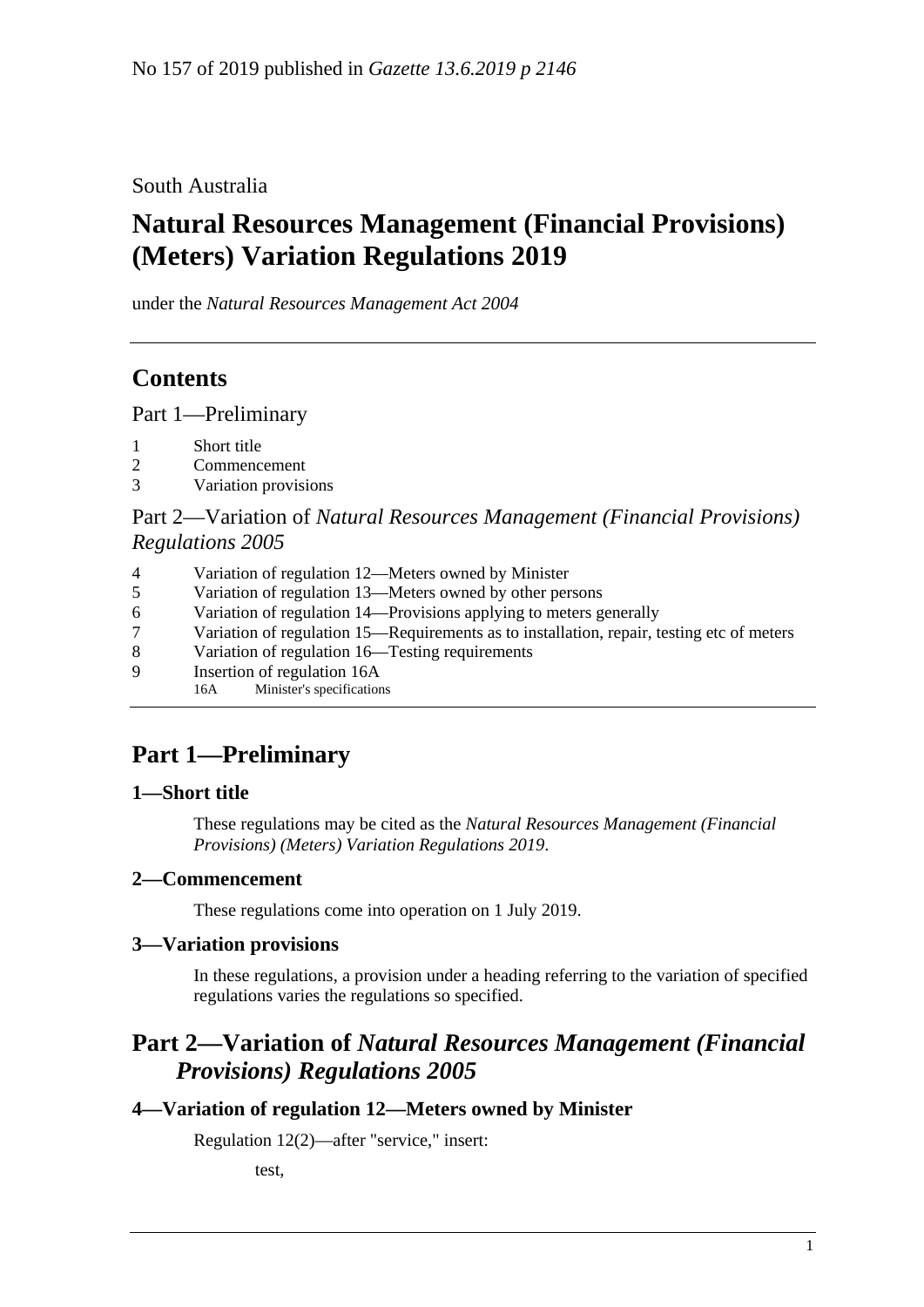### <span id="page-1-0"></span>**5—Variation of regulation 13—Meters owned by other persons**

Regulation 13(2)—after "service," insert:

test,

#### <span id="page-1-1"></span>**6—Variation of regulation 14—Provisions applying to meters generally**

(1) Regulation 14(5)—after "a meter" insert:

or its associated infrastructure

(2) Regulation 14(5)—after "the meter" second occurring insert:

or its associated infrastructure

(3) Regulation 14(6)—before the definition of *responsible person* insert:

*associated infrastructure* means any infrastructure, pipe or connecting part related to a meter that the Minister determines to be necessary to maintain the accuracy of a meter;

### <span id="page-1-2"></span>**7—Variation of regulation 15—Requirements as to installation, repair, testing etc of meters**

(1) Regulation 15(1)—delete "must be rated by the manufacturer to an accuracy of at least plus or minus 2 per cent" and substitute:

must—

- (a) be rated by the manufacturer to an accuracy of at least plus or minus 2.5%; and
- (b) meet any other specifications approved by the Minister.
- (2) Regulation 15(3)—after "service," insert:

test,

(3) Regulation 15(3)—after "meter" insert:

or its associated infrastructure

(4) Regulation 15(3)—delete "work" wherever occurring and substitute in each case:

testing or work

- (5) Regulation 15—after subregulation (5) insert:
	- (6) In this regulation—

*associated infrastructure* means any infrastructure, pipe or connecting part related to a meter that the Minister determines to be necessary to maintain the accuracy of a meter.

#### <span id="page-1-3"></span>**8—Variation of regulation 16—Testing requirements**

(1) Regulation 16(8) and (11)(a)—delete "determined" wherever occurring and substitute in each case:

approved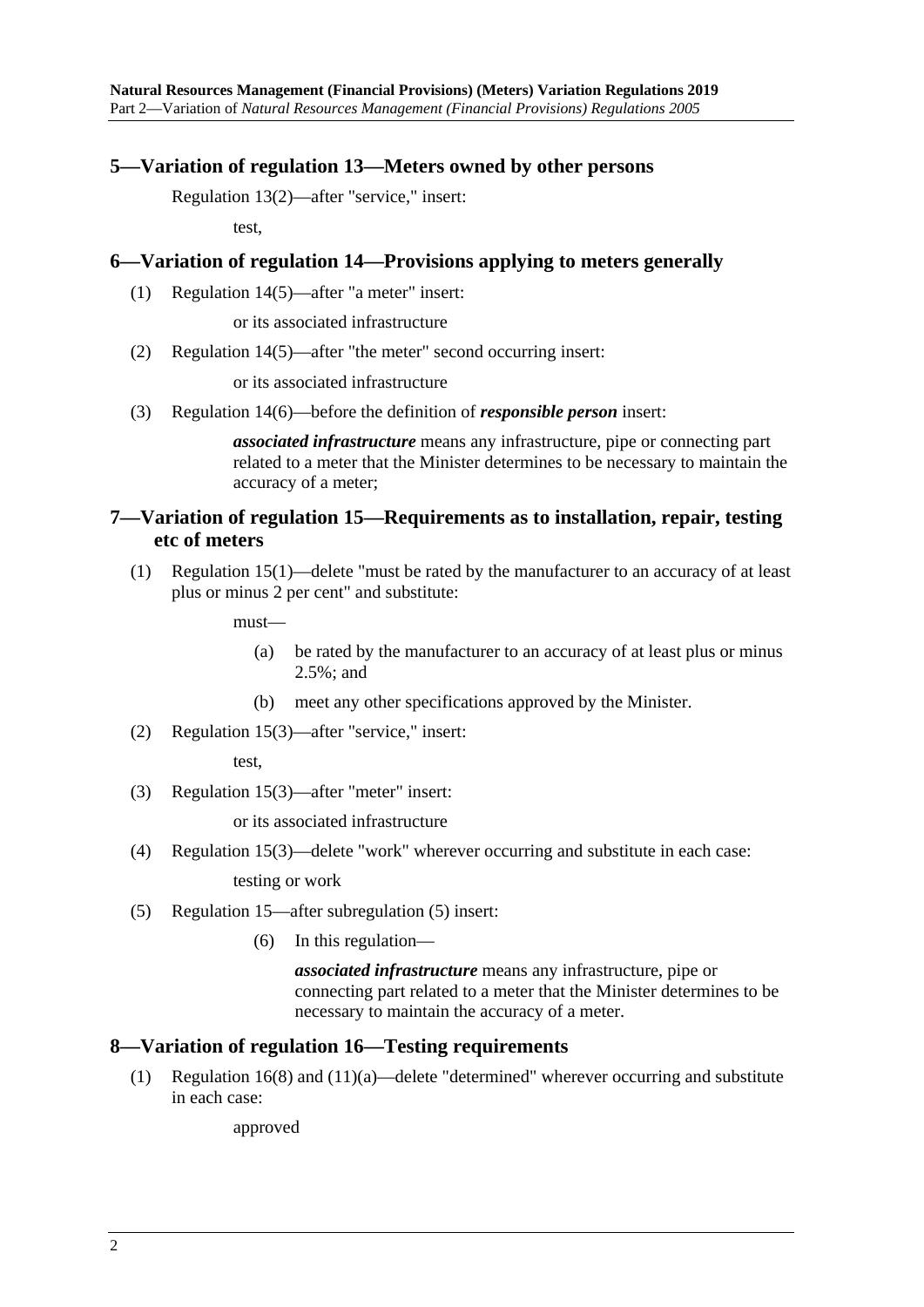(2) Regulation 16(11)—delete "2 per cent" and substitute:

4%

(3) Regulation 16(11)(b)—delete "2 per cent" and substitute:

4%

- (4) Regulation 16(13)—delete subregulation (13) and substitute:
	- (13) If the security seal that connects the meter register to the meter body is broken at any stage relating to the removal, testing, refurbishment or reinstallation of a meter, the seal must be replaced by a person approved by the Minister.
- <span id="page-2-1"></span>(5) Regulation 16—delete subregulation (16) and substitute:
	- (16) Despite a preceding subregulation—
		- (a) a meter may, with the approval of the Minister, be tested without being removed; and
		- (b) any such testing of a meter on site must be conducted in accordance with any specifications approved by the Minister (including, without limitation, as to the accuracy rating of the meter); and
		- (c) if a meter tested under this subregulation is found to be outside the accuracy rating specified by the Minister under [paragraph](#page-2-1) (b)—
			- (i) the meter must be refurbished in accordance with specifications approved by the Minister; and
			- (ii) if the meter is removed as part of its refurbishment, the meter must be reinstalled in accordance with specifications approved by the Minister; and
			- (iii) the Minister must, after the refurbishment of the meter, be provided with a certificate of accuracy (certifying the accuracy of the meter to within an accuracy rating set out in specifications approved by the Minister).

### <span id="page-2-0"></span>**9—Insertion of regulation 16A**

After regulation 16 insert:

#### **16A—Minister's specifications**

For the purposes of this Part, specifications approved by the Minister may be of general, limited or varied application according to—

- (a) whether the meter is tested on site or following the meter's removal; or
- (b) any other specified circumstances or factor to which the Minister's specifications are expressed to apply.